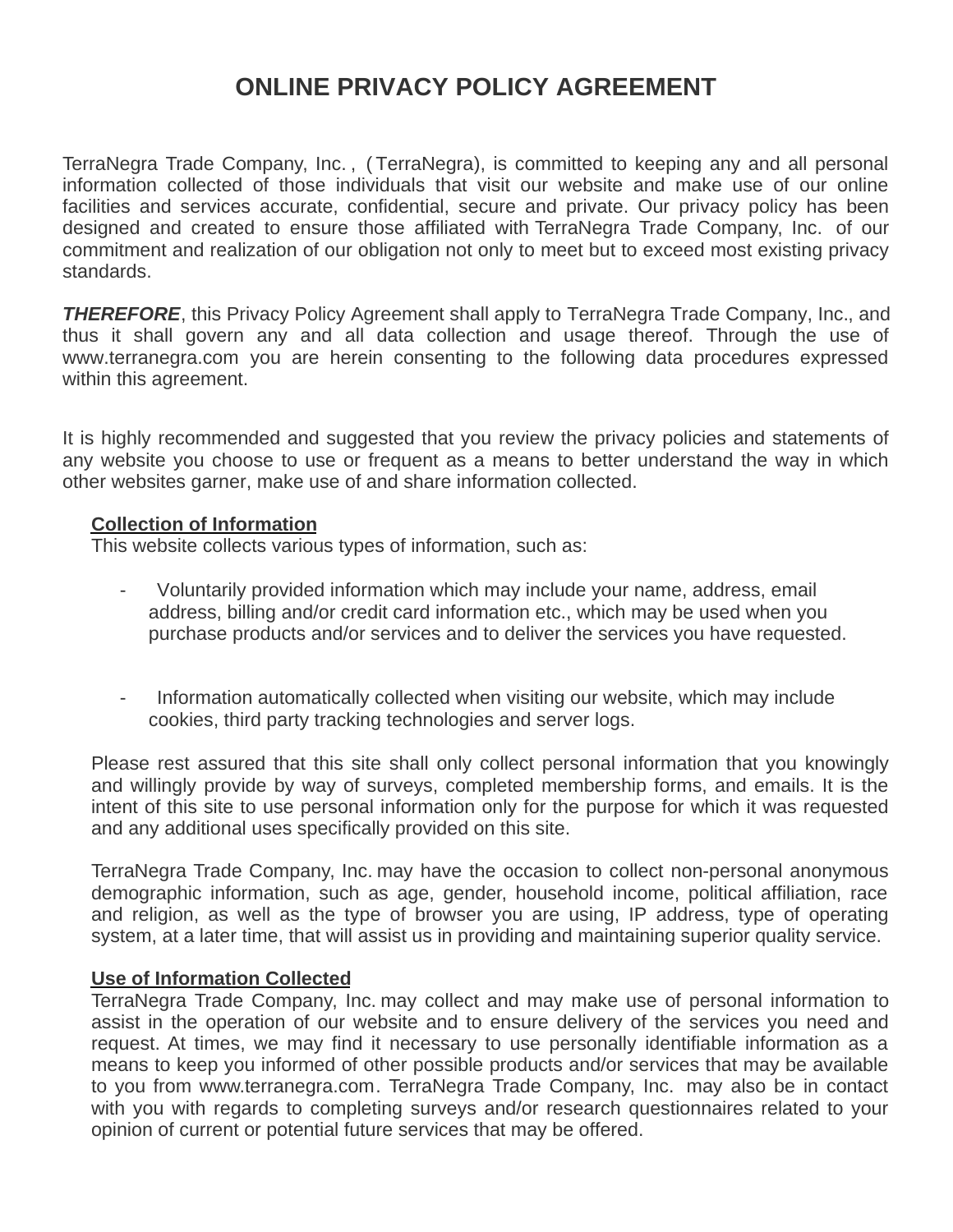TerraNegra Trade Company, Inc. does not now, nor will it in the future, sell, rent or lease any of its customer lists and/or names to any third parties.

TerraNegra Trade Company, Inc. may deem it necessary to follow websites and/or pages that their users may frequent in an effort to gleam what types of services and/or products may be the most popular to customers or the general public.

TerraNegra Trade Company, Inc. may disclose your personal information, without any prior notice to you, unless required to do in accordance to applicable laws and/or in a good faith belief that such action is deemed necessary or required in an effort to:

- Remain in conformance with any decrees, laws and/or statutes or in an effort to comply with any process which may be served upon TerraNegra Trade Company, Inc.and/or its website;
- Maintain, safeguard and/or preserve all the rights and/or property of TerraNegra Trade Company, Inc.; and
- Perform under demanding conditions in an effort to safeguard the personal safety of users of www.terranegra.comand/or the general public.

# **Non-Marketing Purposes**

TerraNegra Trade Company, Inc. greatly respects your privacy. We do maintain and reserve the right to contact you if needed for non-marketing purposes (such as bug alerts, security breaches, account issues, and/or changes in TerraNegra Trade Company, Inc. products and services). In certain circumstances, we may use our website, newspapers, or other public means to post a notice.

## **Children Under Age of 13**

TerraNegra Trade Company, Inc. does not knowingly collect personal identifiable information from children under the age of thirteen (13) without verifiable parental consent. If it is determined that such information has been inadvertently collected on anyone under the age of thirteen (13), we shall immediately take the necessary steps to ensure that such information is deleted from our system's database. Anyone under the age of thirteen (13) must seek and obtain parent or guardian permission to use this website.

## **Unsubscribe or Opt-Out**

All users and/or visitors to our website have the option to discontinue receiving communication from us and/or reserve the right to discontinue receiving communications by way of email or newsletters. To discontinue or unsubscribe to our website please send an email that you wish to unsubscribe to info@terranegra.com. If you wish to unsubscribe or optout from any third party websites, you must go to that specific website to unsubscribe and/or opt-out. TerraNegra Trade Company, Inc. will continue to adhere to the privacy policy described herein with respect to any personal information previously collected.

## **Links to Other Web Sites**

Our website does contain links to affiliate and other websites. TerraNegra Trade Company, Inc.does not claim nor accept responsibility for any privacy policies, practices and/or procedures of other such websites. Therefore, we encourage all users and visitors to be